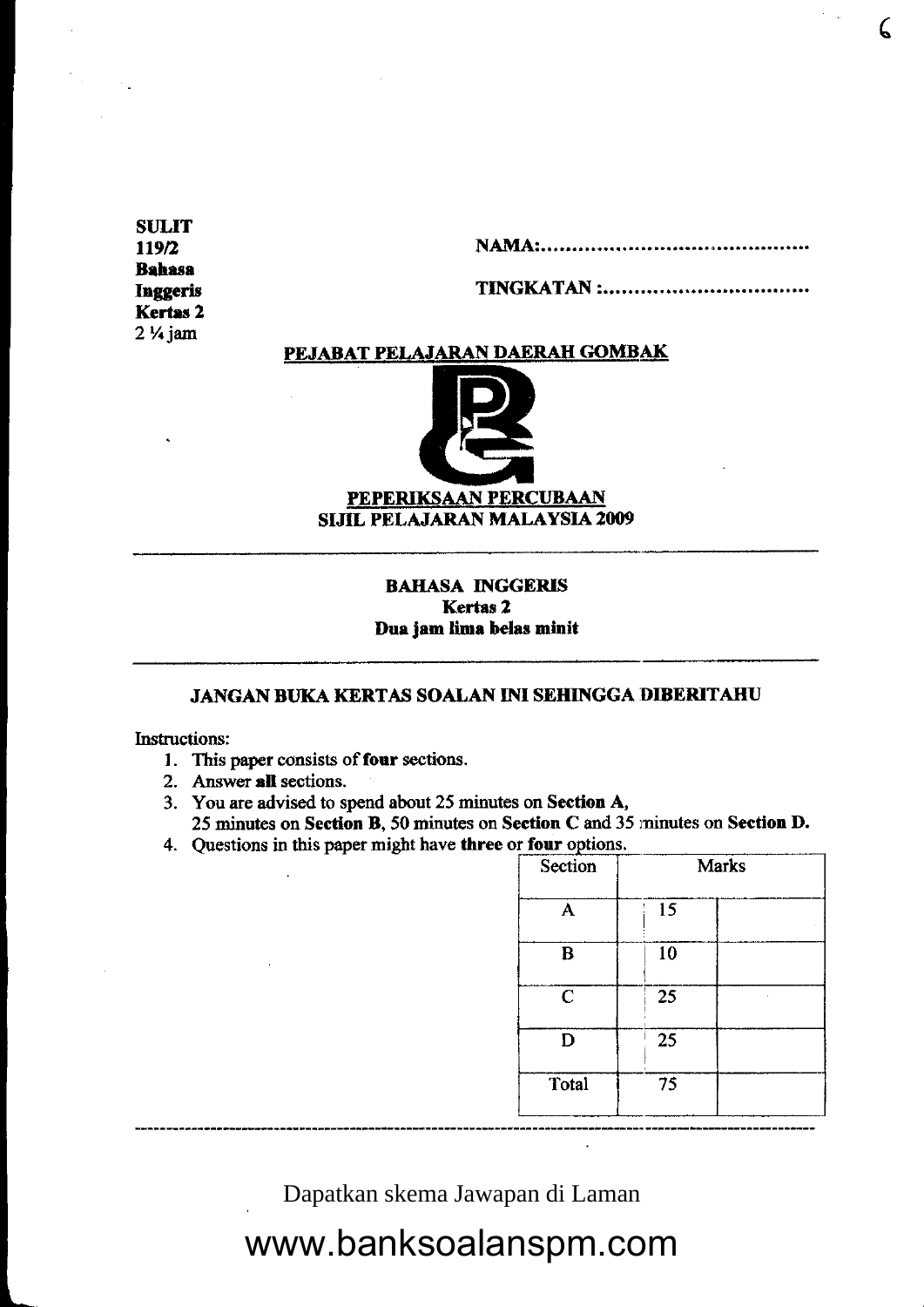

 $[15$  marks]



I The sign above implies that one should not

- A exit
- B play
- C enter
- D clean

Find out about health insurance and win up to RM25 000!

Cash prize winners wery week

14 July - 31 August 2009

I Grand prize

7 Weekly prizes

14 Consolation prizes

For more information, please visit www.pidm.gov.my

- 2 From the advertisement, we tnow that the contest
	- A ends on 14 July 2009
	- B information is available online
	- C is about maintaining good health
	- D winners must buy a RM 25 000 health insurance

Dapatkan skema Jawapan di Laman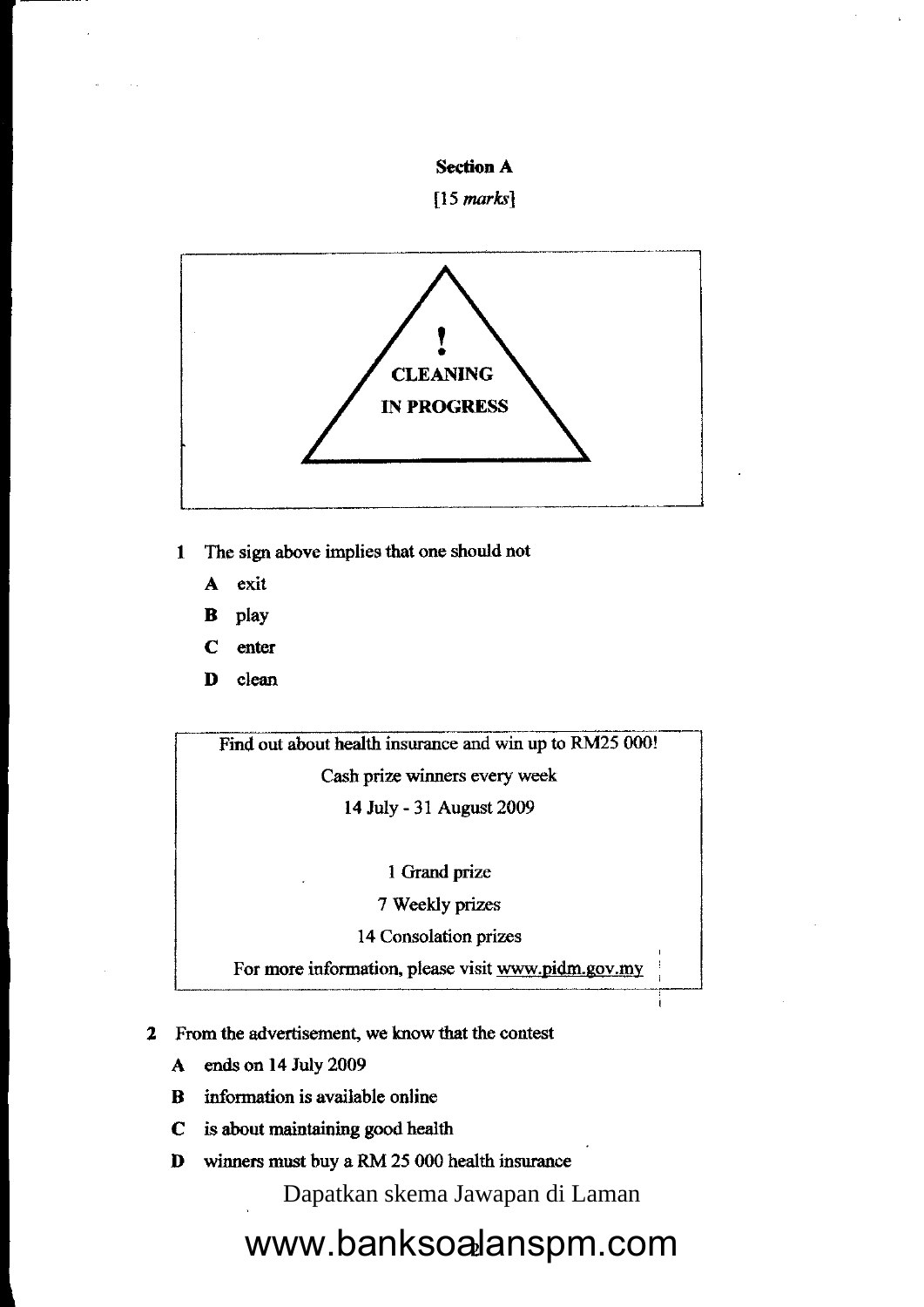| Johari:        | I've been living with the stigma of not knowing ray father for       |  |
|----------------|----------------------------------------------------------------------|--|
|                | over 50 years. It will not only be us who will be angry but our      |  |
|                | children too when they find out who they really are.                 |  |
| Johari's wife: | I agree with you. It's going to be difficult but it's better to tell |  |
|                | our children about their real grandfather.                           |  |

- $\overline{\mathbf{3}}$ From the dialogue above, we can conclude that Johari feels
	- A firrious
	- B envious
	- C anxious
	- D curious

ALOR SETAR: An additional allocation of RM602 million has been approved for the Muda A minitanal David the Muda Agricultural Development Authority (MADA). The original allocation under the Ninth Malaysia Plan announced in 2005 was RM145 million. The Federal Government hopes that the additional funds will help boost the counrry's rice yield.

(Adapted from The NST, August 2008)

- 4 From the newspaper report above, we know that the additional fimds will
	- A reduce the production of rice
	- **B** approve the production of rice
	- $C$  increase the production of rice
	- D maintain the production of rice

 $\overline{a}$ 

Dapatkan skema Jawapan di Laman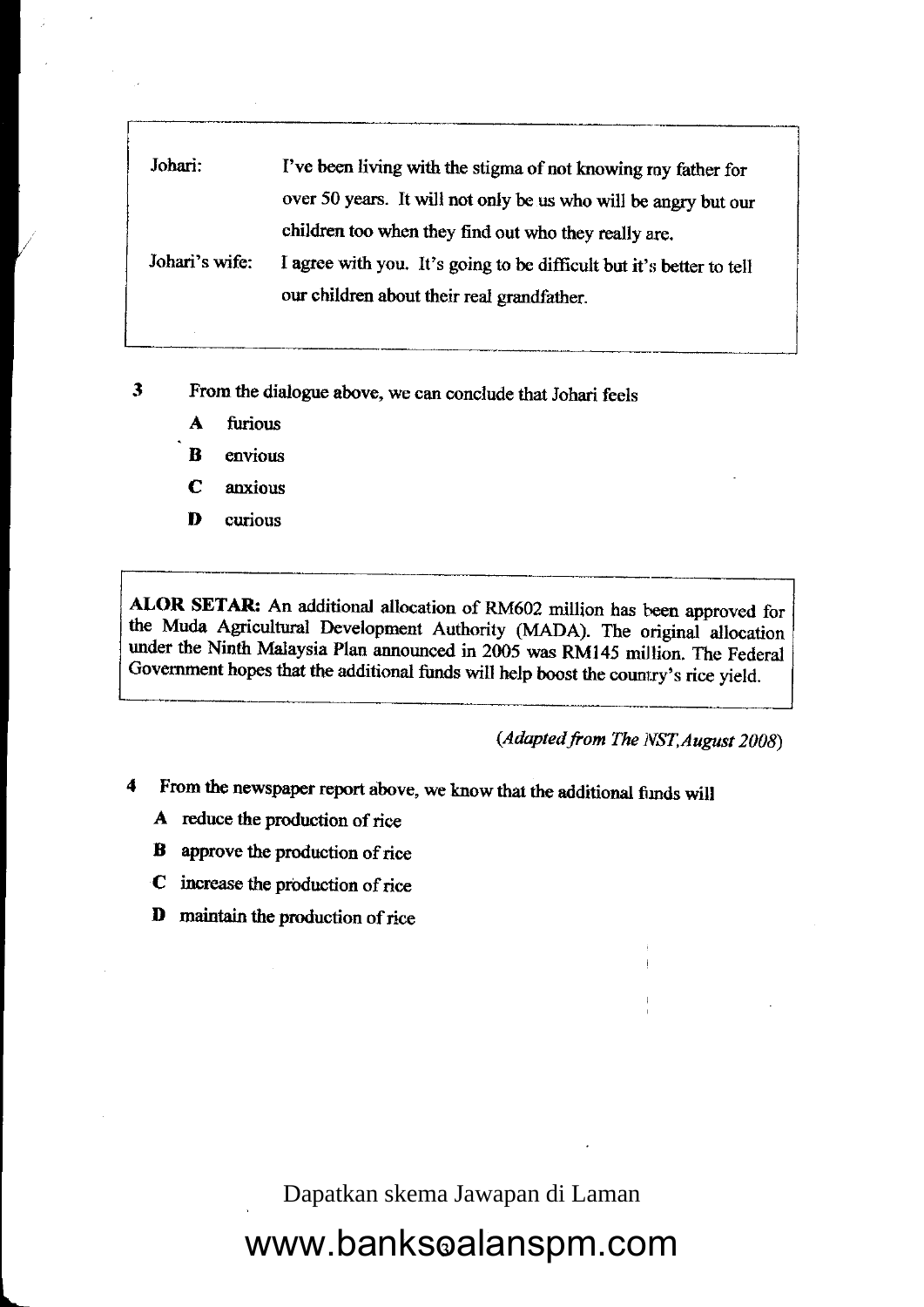Food hygiene, such as washing vegetables and utensils is important but hand hygiene is even more important. Hands are the most exposed part of the body to germs. Touching the eyes, mouth, nose or food transfers the germs into the body. Teach your children to wash hands with soap and water before meals and after using the toilet.

- 5 According to the extract, hand hygiene is extremely important because hands are
	- A used to touch the mouth, nose or food
	- needed to wash vegetables and utensils  $\mathbf{B}$
	- the most exposed part of the body to germs  $\mathbf C$
	- **D**' to be washed with soap and water before meals



- 6 If Suzie wants to attend the above seminar, she should do the following except
	- contact 03-91331642 A
	- be free on 4 August 2009 at 7.30 pm B
	- make sure she has the appropriate attire  $\mathbf C$
	- be prepared to pay RM250 for registration D

Dapatkan skema Jawapan di Laman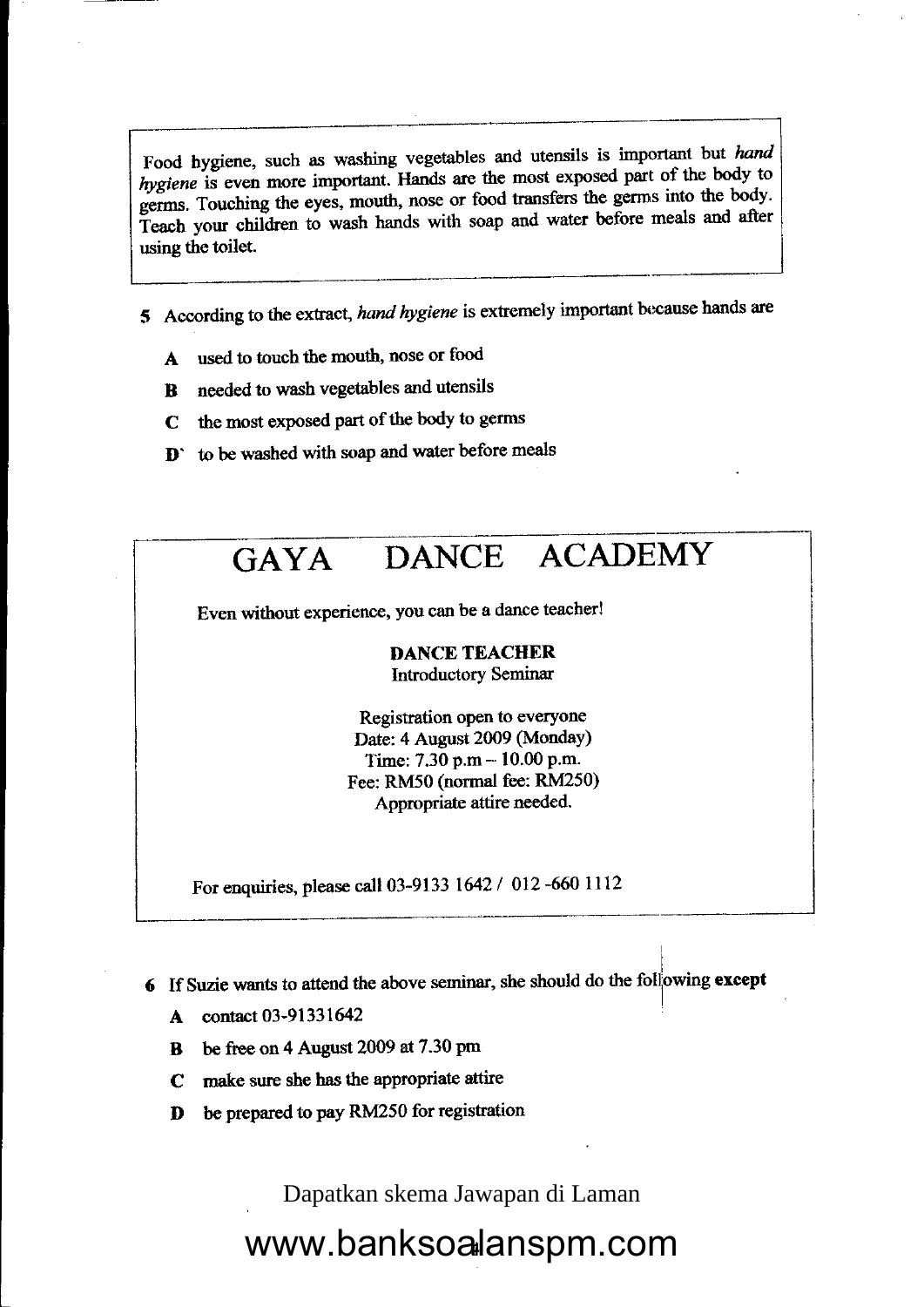PETALING JAYA: The public needs to be constantly reminded of the Social Welfare Departrnent's hotline "Talian Nur" set up to offer assistance to the poor, needy and anyone in need of aid.

"The hotline is effective because it makes the department accessible to the public," said the departmert's Director, Rashid Zainal.

More information can be obtained directly from the Social Welfare Department's website at www.swd.gov.my.

As Malaysians, this is how we can help each other. Inform us if you know of those in need of help.

7 The airn of the hotline is to

**Industry of Property** 

 $\overline{\phantom{0}}$ 

- A make the department within reach of the public
- B help all Malaysians settle their financial problems
- C remind the public of the Social Welfare Department's needs
- D obtain more information about the Social Welfare Department
- 8 The phrase the poor, needy and anyone in need of aid most probably refers to
	- A social workers
	- **B** welfare officers
	- C private schoolchildren
	- D unemployed single parcnts

Dapatkan skema Jawapan di Laman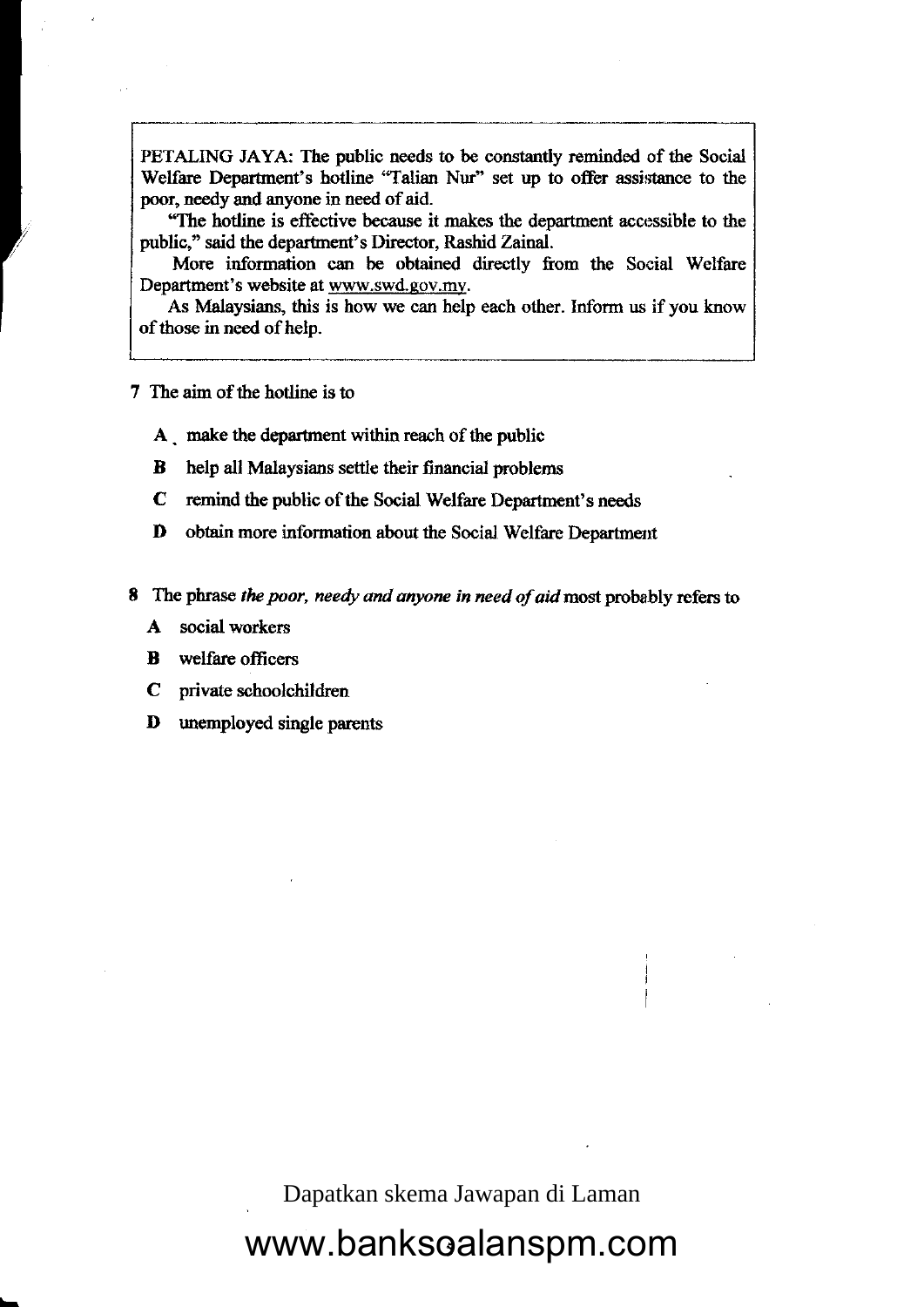### Questions 9-15 are based on the following passage.

TOKYO: Japanese Foreign Minister, Masahiko Komura, was angry with his subordinates yesterday for failing to notify him of the radioactive leak from a US nuclear submarine, saying he learnt of the incident on television.

The communication glitch  $\frac{9}{2}$  the same day that Prime Minister, Yasuo Fukuda installed a new Cabinet to revive sagging public support for bis govemment.

"This morning, I was watching CNN and 10 I don't understand English that well I saw that something strange was going on," Komura,  $\frac{11}{\sqrt{11}}$ retained the post in the new Cabinet, told a news conference.

<sup>44</sup>I therefore contacted my staff," he said, adding that Foreign Ministry officials should have shared  $\frac{12}{12}$  information faster to enable him to make an announcement quickly.

The Japanese Foreign Ministry said it 13 the information from the US govemment on Friday afternoon.

Komura said officials did not notify him  $14$  the leak posed no risk for humans or the environment.

"But that is not a reason  $\qquad \qquad 15$  the delay," he said. Chief Cabinet Secretary, Nobutaka Machimura also criticised the Foreign Ministry for its inefficiency.

| ą |   | A come          | 13 | A notified        |
|---|---|-----------------|----|-------------------|
|   | R | came            |    | <b>B</b> received |
|   |   | comes           |    | C provided        |
|   |   | <b>D</b> coming |    | D transferred     |
|   |   |                 |    |                   |

| 10 | A | $\epsilon$<br>because | 14 |             | A and        |
|----|---|-----------------------|----|-------------|--------------|
|    |   | <b>B</b> however      |    |             | <b>B</b> but |
|    |   | C although            |    |             | $C$ so       |
|    |   | D furthermore         |    | D           | as           |
| 11 | А | who                   | 15 |             | A with       |
|    | В | whose                 |    | в           | for          |
|    |   | C whom                |    | $\mathbf C$ | to           |
|    | Ð | which                 |    | D           | on           |

12 the A

an B

a C

 $\mathbf{D}$  -

Dapatkan skema Jawapan di Laman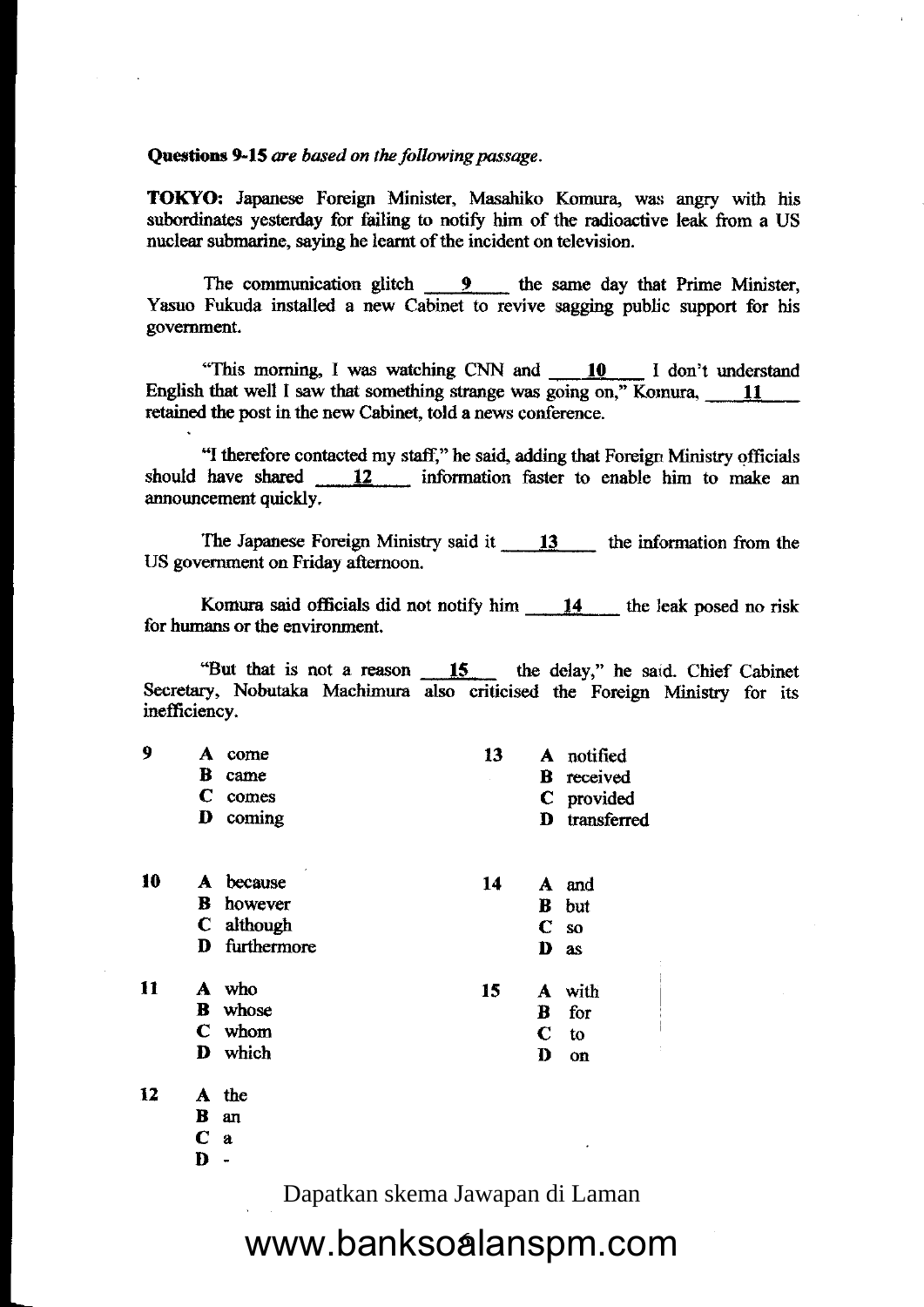### **Section B**

 $[10$  marks]

### Questions 16-25

L

Read the following information on the different events and answer the questions that follow.

|                                                                                                                                                                                                                                                                                                                                                                                                                                                                                                                           | Homecoming                                                                                                                                                                                                                                                                                                                                                                                                                                                                                                                           |
|---------------------------------------------------------------------------------------------------------------------------------------------------------------------------------------------------------------------------------------------------------------------------------------------------------------------------------------------------------------------------------------------------------------------------------------------------------------------------------------------------------------------------|--------------------------------------------------------------------------------------------------------------------------------------------------------------------------------------------------------------------------------------------------------------------------------------------------------------------------------------------------------------------------------------------------------------------------------------------------------------------------------------------------------------------------------------|
| Workshop                                                                                                                                                                                                                                                                                                                                                                                                                                                                                                                  |                                                                                                                                                                                                                                                                                                                                                                                                                                                                                                                                      |
| A three-day creative writing workshop<br>will be held on August 20, 21 and 22<br>from 10.30 a.m. to 3.30 p.m. at The Dan-<br>Lee Reading Room, Section 17, Petaling<br>Jaya. This workshop entitled "Joys of<br>Writing", will help children aged 10 and<br>above to enhance their writing skills and<br>build their confidence as authors. The<br>workshop is facilitated by children's<br>literature columnist Danish Lee. It costs<br>RM300, inclusive of course materials.<br>For more information, call 016-2328151. | Universiti Kejora Shah Alam Selangor<br>its<br>"Alumni<br>organising<br>be<br>will<br>Homecoming 2009" from August 15 to<br>17. A full programme of activities on<br>campus and around Shah Alam has been<br>lined up. The objective is to welcome<br>former students of the university to the<br>campus for a weekend of reminiscing and<br>rediscovery. Free accommodation<br>is<br>provided for alumni and their families.<br>Confirmation of participation may be done<br>by downloading forms from<br>http://alumni.unik.edu.my |
| <b>Campus Preview</b>                                                                                                                                                                                                                                                                                                                                                                                                                                                                                                     | <b>Charity</b>                                                                                                                                                                                                                                                                                                                                                                                                                                                                                                                       |
| A-Star College is now present at Sri<br>Kenari, Kuala Lumpur with the opening<br>of a state-of-the-art campus. All are<br>invited for the "New Campus Preview"<br>on August 16 and 17 from 10 a.m. to 5<br>p.m. The new campus is at 26, Jalan<br>Kenari 1, Sri Kenari (next to Kenari<br>Shopping Centre). For details, call 03-<br>62323232.                                                                                                                                                                            | Universiti Kuala<br>Lumpur will<br>be<br>organising an activity called "Walk -a-<br>Hunt" on August 21, from 8 a.m. to 3 p.m.<br>400 children living in orphanages near the<br>campus vicinity are expected to take part<br>in the event. The committee is looking for<br>individuals and corporations willing to<br>sponsor. For details, call 03-79797799 or<br>fax enquiries to 03-79797798.                                                                                                                                      |
| <b>Exhibition</b>                                                                                                                                                                                                                                                                                                                                                                                                                                                                                                         | <b>Talk</b>                                                                                                                                                                                                                                                                                                                                                                                                                                                                                                                          |
| Mewah Institute of Art is organising an<br>exhibition of works by its Textile and<br>Fashion Design graduates. This will be<br>held at MIA Gallery, Taman Mewah,<br>KL, from August 15 to 22. Entitled<br>"Kaleidoscope", the exhibition, which<br>printing<br>silkscreen<br>and<br>showcases<br>textile, is open to the public from 9 a.m.<br>to 5 p.m. (Mondays $-$ Fridays).                                                                                                                                           | Universiti Tun Perak is organising a talk<br>on "Buzan Techniques: Mind Mapping<br>And Creativity" at its Centre for Extension<br>Education, Subang Jaya campus,<br>$\alpha$<br>August 18 and 19, from 9 a.m. to 5 p.m.<br>For details, email to $\text{cee}(a)$ mail.utp.edu, my                                                                                                                                                                                                                                                    |

Dapatkan skema Jawapan di Laman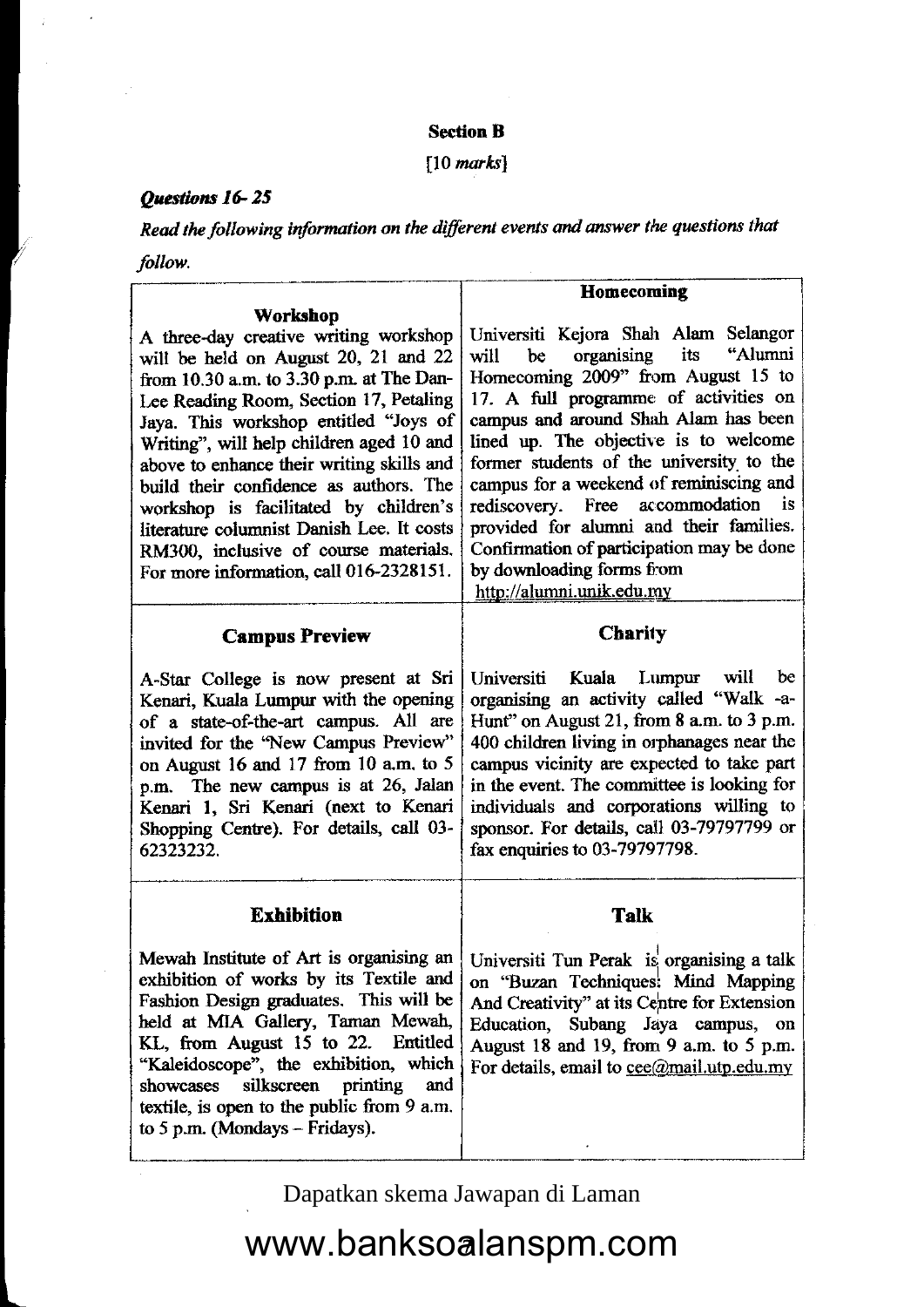### Questions 16-20

|                 | <b>Situation</b>                                                                                         | <b>Title of event</b> |
|-----------------|----------------------------------------------------------------------------------------------------------|-----------------------|
| 16 <sup>1</sup> | En. Azim is interested in making some donations<br>to help the orphans.                                  |                       |
| 17              | Mary is 18 years old. She is currently looking for a<br>suitable college to further her studies.         |                       |
| 18              | Pn. Azua is an art lover and wants to know more<br>about silkscreen printing.                            |                       |
| 19              | En. Salim is a History teacher. He would like to<br>learn new techniques to be creative in his teaching. |                       |
| 20              | Pn. Nirmala wants to encourage her 12-year-old<br>daughter to write short stories.                       |                       |

Using the information given, write the title of the event in the table below.

### $[5$  marks]

### Questions 21 - 25

Complete the sentences below based on the information given.

| 21 | The former students of Universiti Kejora who have confirmed the participation  |
|----|--------------------------------------------------------------------------------|
| 22 | Children aged 10 and above can participate in the creative writing workshop to |
| 23 |                                                                                |
| 24 |                                                                                |
| 25 |                                                                                |
|    | [5 marks]                                                                      |

Dapatkan skema Jawapan di Laman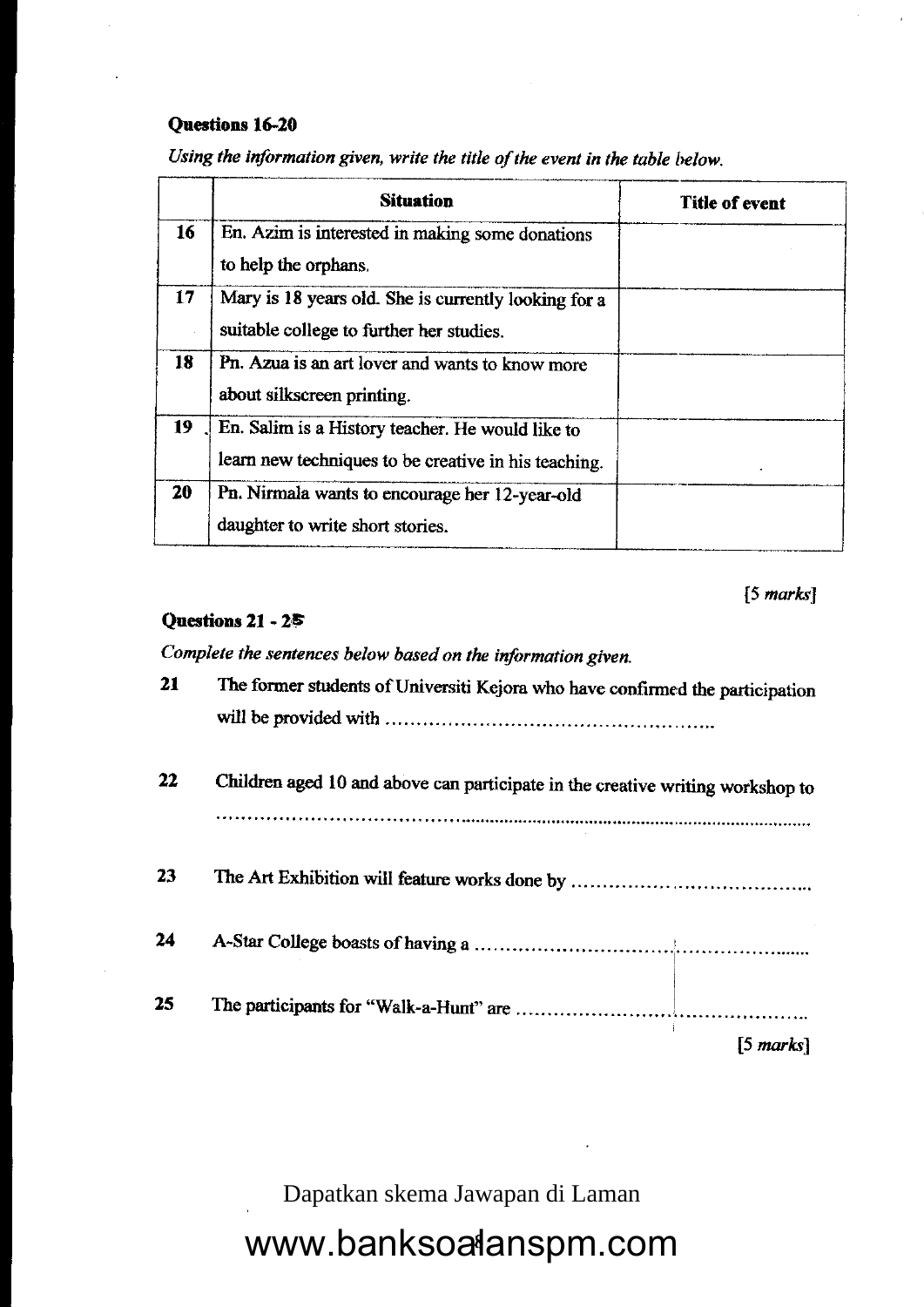#### Section C

### [25 marks]

### Questions  $26 - 31$  are based on the following passage.

I I had to go to a business meeting that wet afternoon of July 26. Mumbai people are used to monsoon rains that routinely flood the city's rcads and bring transport to a halt. So it was no big deal that I was out like most people in this gogo city. After an hour and a half trying to negotiate through traffic, I got stuck in gridlock. It was half past four and I settled in for a long wait.

l0 2 Many hours had passed. The rain still slapped ferociously on the windscreen, and the sky was inky black. But the car radio played romantic Bollywood songs from the city's cheery FM stations. A disc jockey was even holding out the promise of rain-soaked commuters meeting potential partners during the long night. I laughed and looked at my watch. It was 2 a.m. I decided to walk home. Wading through knee-deep water, I met some friendly firemen who forbade me to go any further. "It could be risky, madam," one of them said. "There were strong currents in the water."

3 Then I saw three girls. They said they had been walking for hours to get home and were exhausted. I took them back with me to my car. Suddenly a few firemen emerged out of the darkness and knocked on the car window, asking if we needed help. We were famished and asked for food. They had food, the firemen said and so we went with them to a half-constructed building nearby where we gobbled cakes and drank black tea. Not far away was a school bus packed with children - the men had freed the trapped students as well. 15 20

- 4 It was still pouring around three in the morning but we decided to begin our long march home through the swirling, greasy near neck-deep water. One of the girls was very short, so we told her to walk on the road divider and hold our hands. In the eerie, rain-whipped night, we felt as if we were floating. As we walked on, more and more people joined us to form a chain. "Don't feel embarrassed, madarn," said a young man to a girl in the chain. "Hold my hand." We passed dark homes and shops. 25
- 5 People chanted hymns, sang songs and cracked jokes. Their favourite song was "Just chill, chill, just chill" - a fun Bollywood ditty\* rocking India at the time. Whenever we came across a car, people yelled, "No parking! It's a traffic offence!" There were two Mercedes Benzes and a Toyota Lexus floating in the water. A man in a big car was scooping out water with a small tiffin box. By now, our group of four rain girls had grown to a chain of a few hundred people. Along the way, one woman met her husband, also wading through the water and happily joined him. 30
- 6 I had forgotten the tiredness, the grime and the potential dangers. The sheer spirit of it all-was fantastic. I reached home around five in the morning. My fourspirit of it an was rantastic. I reached notice around the in the tears. My husband wasn't back; I learned later that he'd stayed at his office and had dined well.
- 7 The trek was an eye-opener, a testimony to the courageous spirit of the city's people. They have stopped expecting anything from politicians. So when the city turned into a dangerous water world, they helped each other. It was business as usual, in a way. 40

(Adapted from Reader's Digest, April 2006)

\* short and simple song

 $\overline{a}$ 

Dapatkan skema Jawapan di Laman

www.banksoalanspm.com

5

35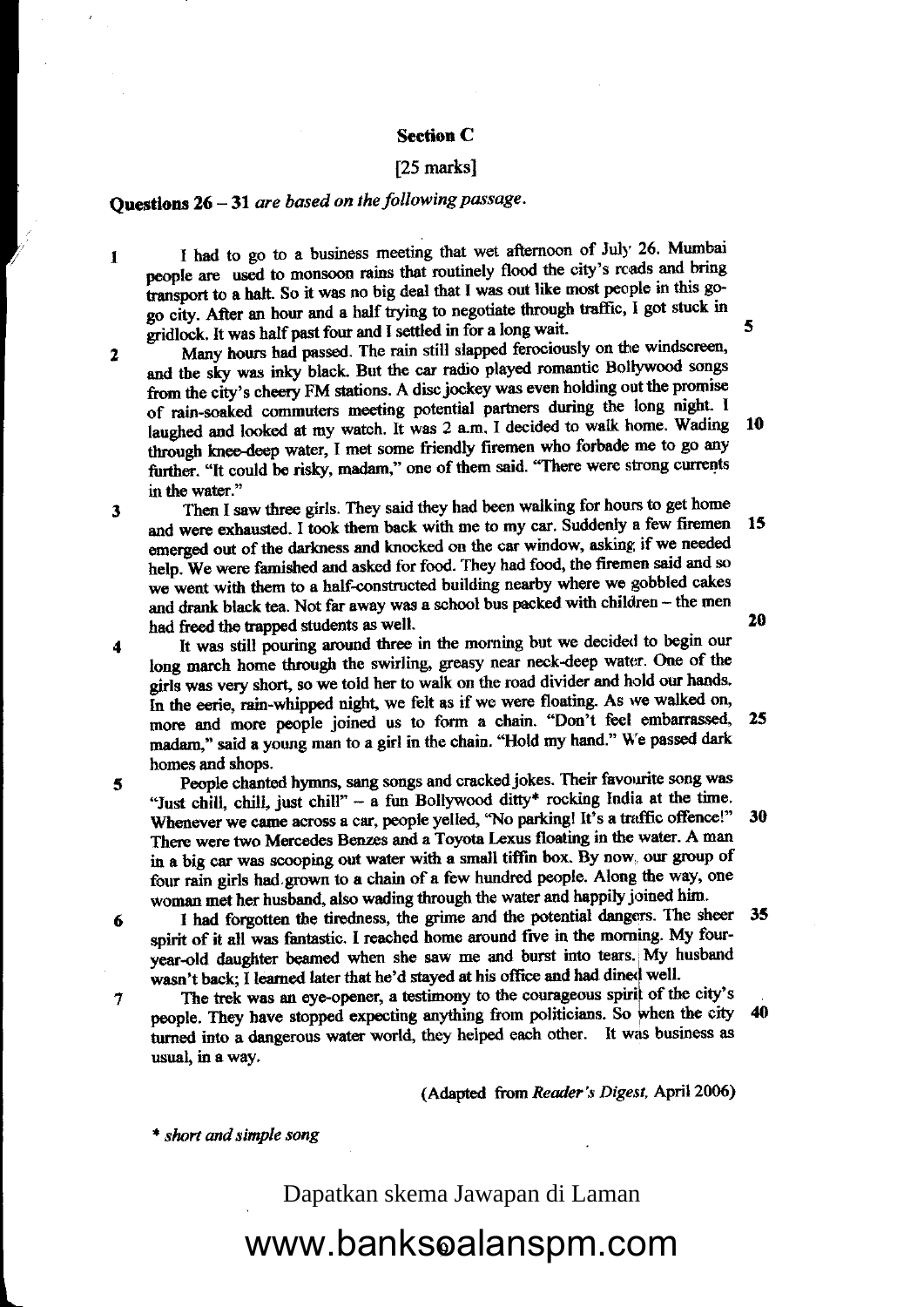| 26 | From paragraph 1, where did the writer have to go on July $26$ ?                   |
|----|------------------------------------------------------------------------------------|
|    |                                                                                    |
|    | 27 From paragraph 2,                                                               |
|    | a) despite the heavy rain, what made the writer laugh?                             |
|    |                                                                                    |
|    | b) (i) who discouraged the writer from continuing her journey?                     |
|    |                                                                                    |
|    | (ii) why was she discouraged?                                                      |
|    |                                                                                    |
|    | 28 From paragraph 3,                                                               |
|    | a) which word shows the writer was very hungry?                                    |
|    |                                                                                    |
|    | b) where did they go to have their food and drink?                                 |
|    |                                                                                    |
|    |                                                                                    |
|    | 29 From paragraph 4, state two safety measures taken by the people to make their   |
|    | way through the flood.                                                             |
|    |                                                                                    |
|    |                                                                                    |
|    |                                                                                    |
|    | 30 From paragraph 7, explain in your own words how the courageous spirit of the    |
|    | city's people was shown.                                                           |
|    |                                                                                    |
|    |                                                                                    |
|    |                                                                                    |
|    |                                                                                    |
|    | 31 Based on the passage given, write a summary on                                  |
|    | what the writer did after spending many hours being caught in traffic.             |
|    | Credit will be given for use of own words but care must be taken not to change the |
|    | original meaning.                                                                  |
|    | Your summary must:                                                                 |
|    | be in continuous writing form (not in note form)                                   |

- use materials from lines 10 to 36
- not be longer than 130 words, including the 10 words given below Dapatkan skema Jawapan di Laman

# Dapatkan skema Jawapan di Laman<br>WWW.banksoalanspm.com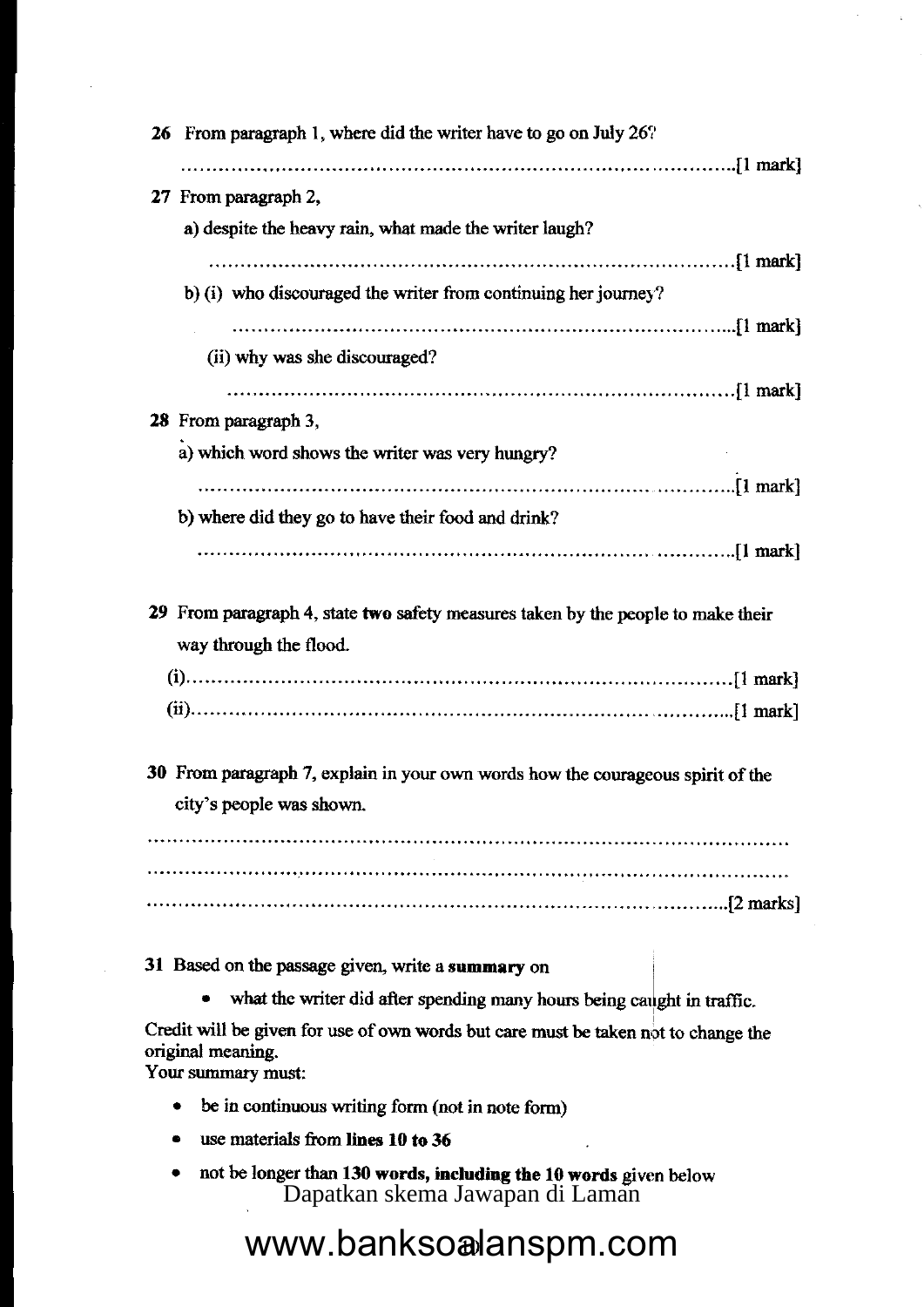Begin your summary as follows:

],

She realised it was already two in the morning, so...

|                                      | [15 marks]      |
|--------------------------------------|-----------------|
|                                      |                 |
|                                      |                 |
|                                      |                 |
|                                      |                 |
|                                      |                 |
|                                      |                 |
|                                      |                 |
|                                      |                 |
|                                      |                 |
|                                      |                 |
|                                      |                 |
| ,,,,,,,,,,,,,,,,,,,,,,,,,,,,,,,,,,,, |                 |
|                                      |                 |
| -------------------------------      |                 |
|                                      |                 |
|                                      |                 |
| *****************************        |                 |
|                                      |                 |
|                                      |                 |
|                                      |                 |
|                                      |                 |
|                                      |                 |
|                                      |                 |
|                                      | *************   |
|                                      | ,,,,,,,,,,,,,,, |
|                                      |                 |
|                                      |                 |
|                                      |                 |
|                                      |                 |
|                                      |                 |

Dapatkan skema Jawapan di Laman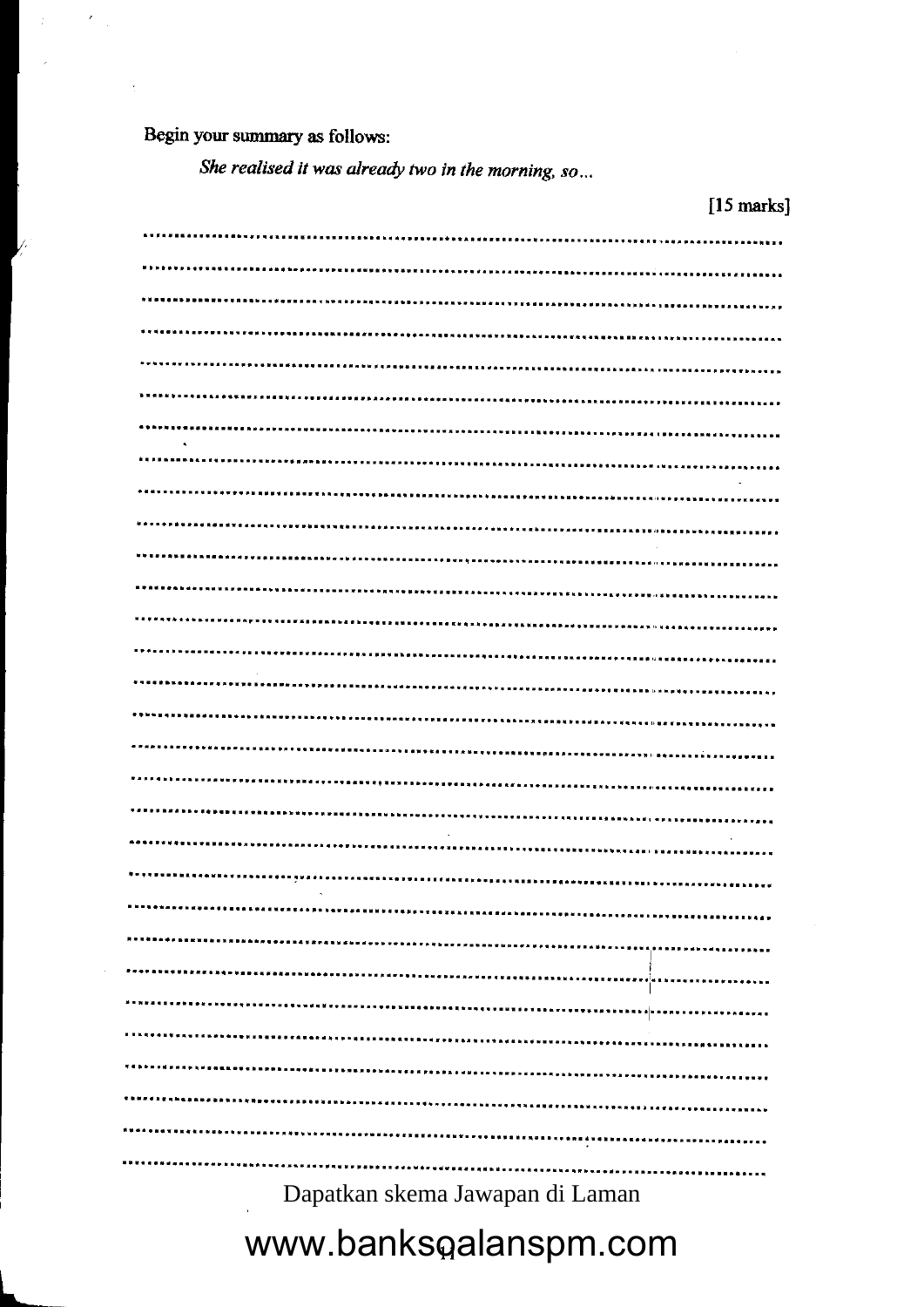### Section D

### [25 marks]

32 Read the following poem on The Road Not Taken and answer the questions that follow.

Two roads diverged in a yellow wood, And sorry I could not travel both And be one traveler, long I stood And looked down one as far as I could To where it bent in the undergrowth;

Then took the other, as just as fair, And having perhaps the better claim. Because it was grassy and wanted wear; Though as for that the passing there Had worn them really about the same,

And both that morning equally lay ln leaves no step had trodden black Oh, I kept the first for another day! Yet knowing how way leads on to way, I doubted if should ever come back.

I shall be telling this with a sigh Somewhere ages and ages hence: Two roads diverged in a wood, and I - I took the one less traveled by, And that has made all the difference.

### Robert Frost

| (a) Which line in stanza 1 shows the <i>traveler</i> is unhappy?       |  |
|------------------------------------------------------------------------|--|
|                                                                        |  |
| (b) Which word from the poem means bushes?                             |  |
|                                                                        |  |
| (c) In your own words, why was the persona in a dilemma in stanza 3?   |  |
|                                                                        |  |
| (d) State a lesson that you have learnt from this poem. Give a reason. |  |
|                                                                        |  |
|                                                                        |  |

Dapatkan skema Jawapan di Laman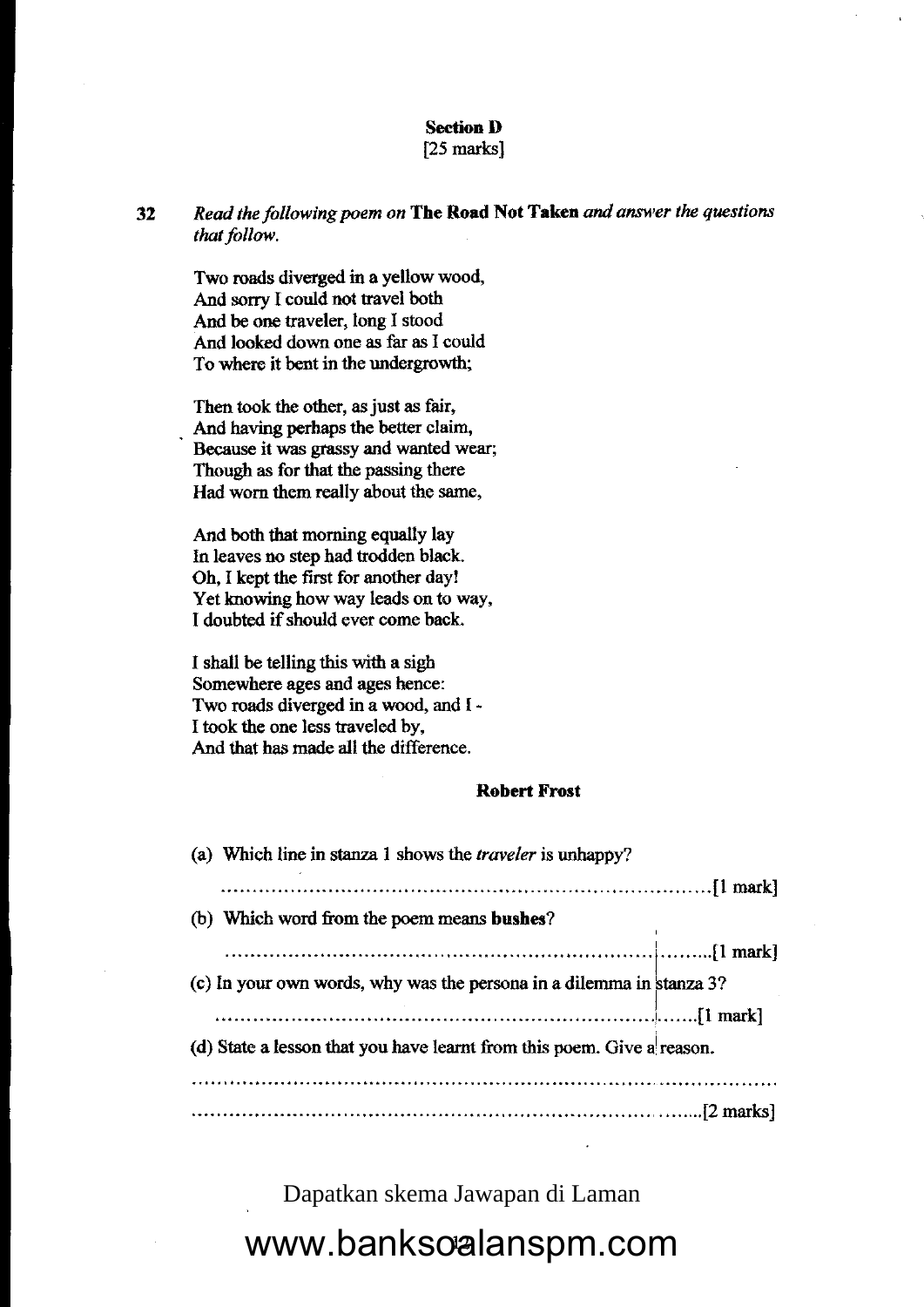33 Read the extract from the short story The Necklace below and answer the questians that follow.

**Independent Contract on Contract Contract Contract Contract Contract Contract Contract Contract Contract Contract Contract Contract Contract Contract Contract Contract Contract Contract Contract Contract Contract Contract** 

At the end of ten years, they had paid werything everything with the rates of usury and the accumulations of the compound interest.

Madam Loisel looked old now. She had become the woman of impoverished households - strong and hard and rough. With frowsy hair, skirts askew and red hands, she talked loud while washing tbe floor with great swishes of water. But sometimes, when her husband was at the office, she sat down near the window and thought of that gay evening of long ago, of that ball where she had looked so beautiful and been so much admired.

What would have happened if she had not lost that necklace? Who knows? Who knows? How strange and changeful is life! How small a thing is needed to make or ruin us!

| a)           | Why did Madame Loisel look old?                                       |
|--------------|-----------------------------------------------------------------------|
|              |                                                                       |
| $\mathbf{b}$ | What kept her happy all these ten years?                              |
|              |                                                                       |
| C)           | What would have happened if Madame Loisel had not lost that necklace? |
|              |                                                                       |
| d)           | If you had borrowed the necklace and lost it, what would you do?      |
|              | Explain why.                                                          |
|              |                                                                       |
|              |                                                                       |
|              |                                                                       |
|              |                                                                       |
|              |                                                                       |

Dapatkan skema Jawapan di Laman

I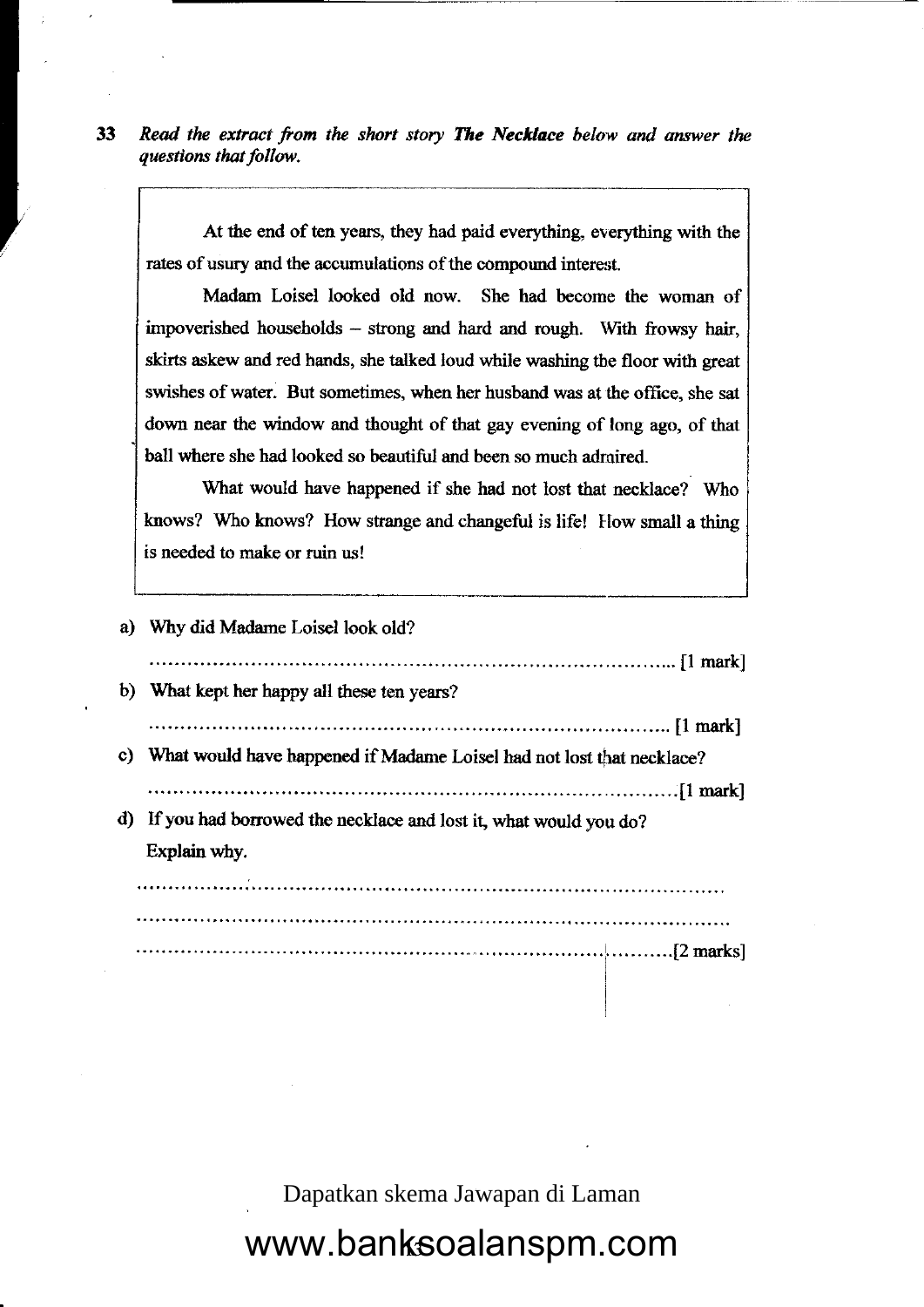34 The following are the novels studied in the literature component in English Language.

The Pearl John Steinbeck

Jungle of Hope Keris Mas

The Retum - K, S. Maniam

Choose any one of the novels above and answer the question below.

Using the details from the novel that you have studied:

• describe a happy or sad event

.

• explain how this event has affected a character

Use information from the novel to support your answer.

[15 marks]

| -------------<br>     |
|-----------------------|
|                       |
| --------------------- |

Dapatkan skema Jawapan di Laman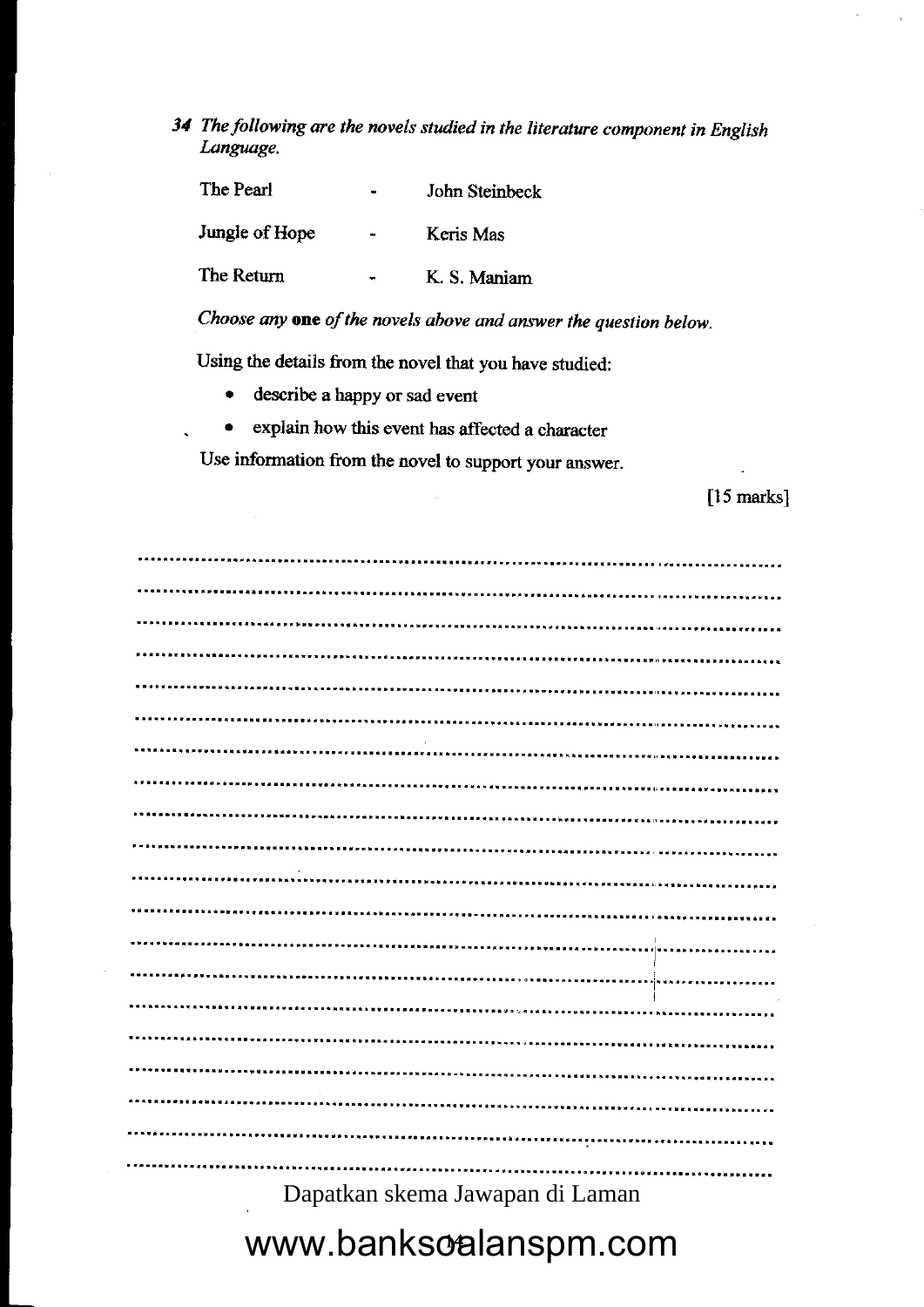Dapatkan skema Jawapan di Laman